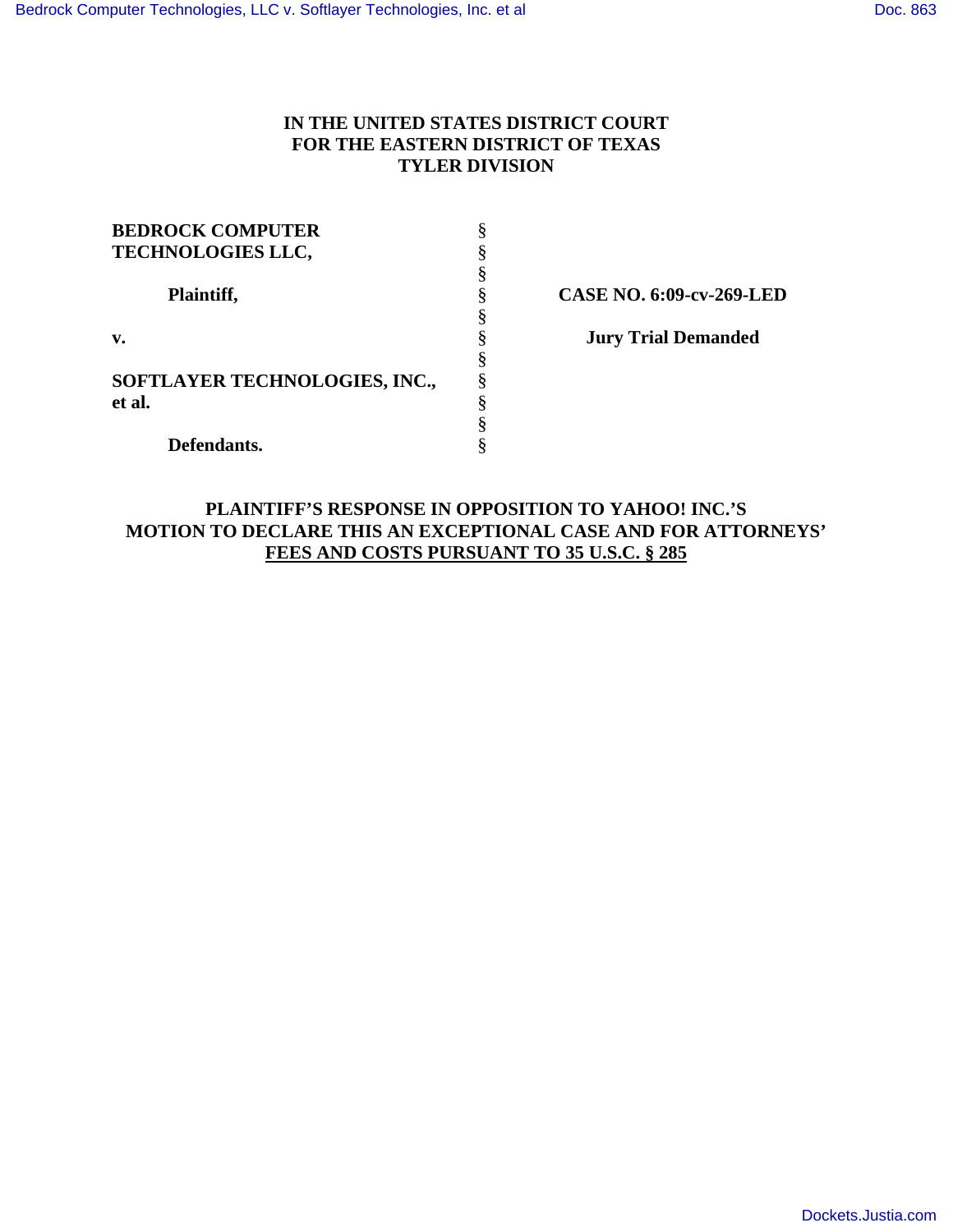#### **I. INTRODUCTION**

Plaintiff Bedrock Computer Technologies LLC ("Bedrock") hereby submits its response in opposition to defendant Yahoo! Inc.'s ("Yahoo") Motion to Declare This an Exceptional Case and For Attorneys' Fees and Costs Pursuant to 35 U.S.C. § 285 ("Section 285") (Dkt. No. 842). This case is not "exceptional" within the meaning of Section 285, thus precluding any award of attorneys' fees. Accordingly, and for the reasons discussed herein, Bedrock respectfully requests that the Court deny Yahoo's motion.

#### **II. LEGAL STANDARDS GOVERNING SECTION 285**

Section 285 provides that "the court in exceptional cases may award reasonable attorneys' fees to the prevailing party." 35 U.S.C. § 285 (2011). The fact that a party prevailed in litigation does not, by itself, justify a finding that a case is exceptional, or that an award for attorneys' fees is appropriate. "Attorney fees are not to be routinely assessed against a losing party in litigation in order to avoid penalizing a party for merely defending or prosecuting a lawsuit." *Sulzer Textil A.G. v. Picanol N.V.*, Case No. 6:00-CV-279, 2002 U.S. Dist. LEXIS 27197, \*4 (E.D. Tex. Mar. 11, 2002) (citing *Revlon, Inc. v. Carson Prods., Co.*, 803 F.2d 676, 679 (Fed. Cir. 1986)).

A court's decision to award attorneys' fees pursuant to Section 285 requires a two-step inquiry. *Sulzer*, 2002 U.S. Dist. LEXIS 27197, at \*3. First, the court must determine whether the case is exceptional in nature, a factual question reviewed for clear error. *See Wedgetail, Ltd. v. Huddleston Deluxe, Inc.*, 576 F.3d 1302, 1304 (Fed. Cir. 2009). After determining that a case is exceptional, the court must then determine whether an award of attorneys' fees is appropriate. *Id.* A finding of exceptionality, however, does not mandate an award of attorneys' fees. The decision to award any fees is left to the sound discretion of the trial court, and is reviewed only for an abuse of discretion. *Id.* 

-1-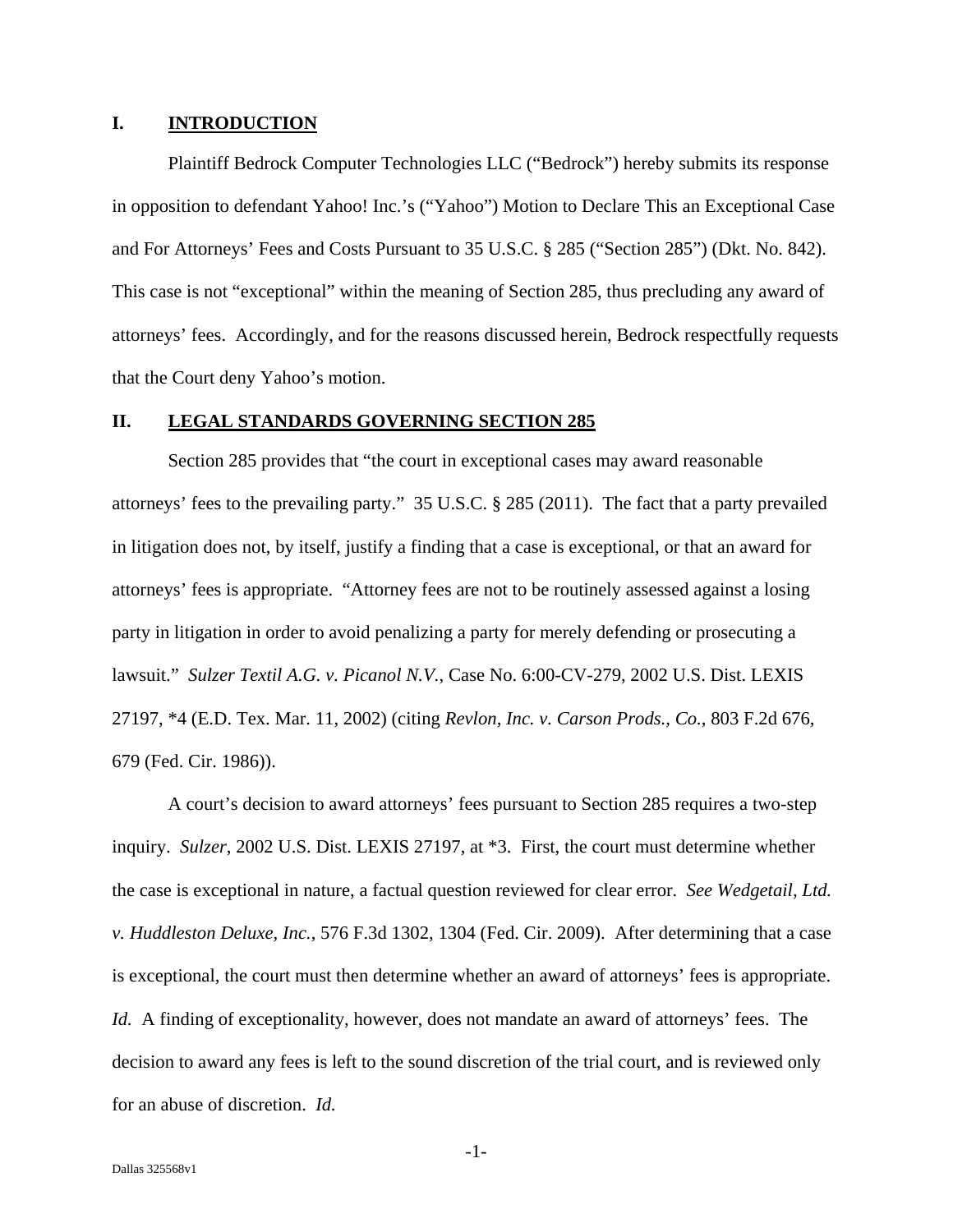As the Federal Circuit has consistently found, however, "only a limited universe of circumstances warrant a finding of exceptionality in a patent case." *Wedgetail*, 576 F.3d at 1304 (internal quotations omitted); *see also Bartex Research, LLC v. FedEx Corp.*, Case No. 6:07-CV-385, 2011 U.S. Dist. LEXIS 62107, \*18 (E.D. Tex. June 10, 2011). The exceptional nature of the case must be established by clear and convincing evidence, and the burden of proof is on the party seeking attorneys' fees. *See Brooks Furniture Mfg., Inc. v. Dutailier Int'l, Inc.*, 393 F.3d 1378, 1381 (Fed. Cir. 2005). Absent a patentee's inequitable conduct or litigation misconduct, the Federal Circuit has *only* permitted an award of attorneys' fees to a prevailing accused infringer if (1) "the litigation is objectively baseless" and (2) "the litigation is brought in subjective bad faith." *Wedgetail*, 576 F.3d at 1305 (citing *Brooks*, 393 F.3d at 1381); *see also Arbrook, Inc. v American Hospital Supply Corp.* 645 F2d 273, 279 (5th Cir. Tex. 1981) (finding abuse of discretion in district court's award of attorneys' fees, noting, "That a patent plaintiff has lost on the merits is not enough to warrant a fee award under § 285; such awards are proper only when the plaintiff has acquired his patent by fraud or brings an infringement suit with no good faith belief that his patent is valid and infringed.")

#### **III. ARGUMENT**

# **A. YAHOO MAY NOT OBTAIN ATTORNEYS' FEES BECAUSE THIS CASE IS NOT "EXCEPTIONAL."**

Yahoo's motion should be denied because this case is not "exceptional," thus precluding any award of attorneys' fees under Section 285. Yahoo argues that Bedrock's theories on willfulness and damages were frivolous, and that Bedrock's continued litigation of those theories renders this case exceptional. Although Yahoo attempts to insert allegations of litigation misconduct throughout its motion, the crux of its claim is based on the alleged deficiencies in Bedrock's theories on willfulness and damages. Accordingly, Yahoo must prove that this case is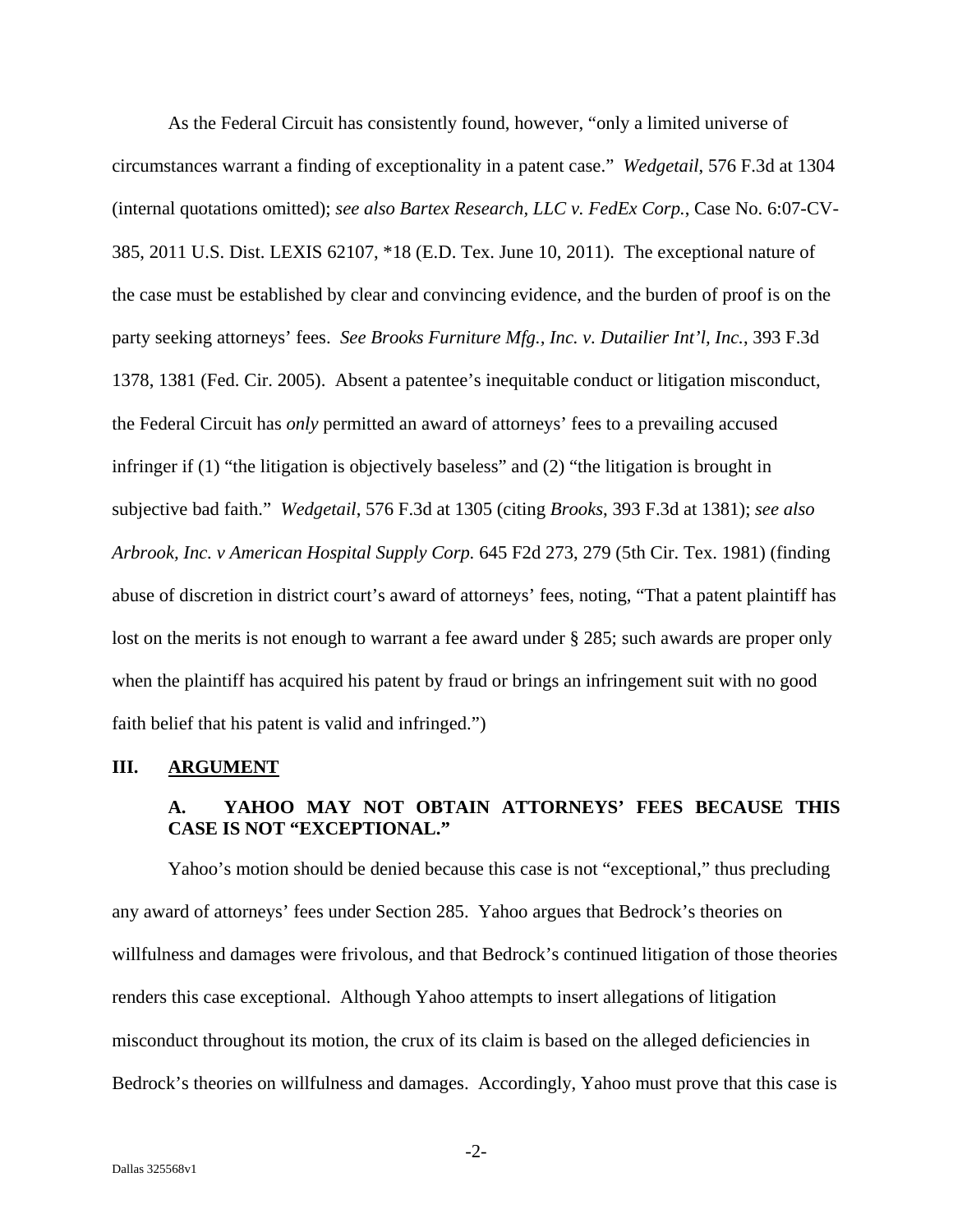"exceptional" by setting forth clear and convincing evidence that (1) "the litigation is objectively baseless" and (2) "the litigation is brought in subjective bad faith." *See Wedgetail*, 576 F.3d at 1305 (citing *Brooks*, 393 F.3d at 1381).

This case is not exceptional—and thus Yahoo cannot meet its clear and convincing burden of proof—for three independent reasons. First, Yahoo's allegations, by themselves, cannot establish that the entire "*litigation* is objectively baseless" and that the entire "*litigation* is brought in bad faith," as is required by the Federal Circuit. Second, the litigation was not "objectively baseless" because Bedrock's theories on damages and willfulness were grounded in both law and fact. Third, Yahoo cannot prove that Bedrock acted with "subjective bad faith" when bringing this lawsuit. Incidentally, any alleged deficiencies in Bedrock's *execution* of its theories of damages or willfulness were a direct result of Yahoo's own litigation misconduct, which was sanctioned by this Court. (*See* Dkt. Nos. 756, 771.) Yahoo has not met its burden of proving exceptionality, nor will Yahoo be able to do so under the facts and circumstances surrounding this litigation. For these reasons, the Court should deny Yahoo's motion.

#### **1. Yahoo's Claims are Insufficient to Prove that This Case is Exceptional.**

To establish exceptionality, the Federal Circuit requires that a prevailing accused infringer prove that (1) "the litigation is objectively baseless" and (2) "the litigation is brought in subjective bad faith." *See Wedgetail*, 576 F.3d at 1305 (citing *Brooks*, 393 F.3d at 1381). Neither Section 285, nor the law of the Federal Circuit, has authorized an award of attorneys' fees to a prevailing accused infringer where the infringer cannot show that the patentee's *infringement* claim was objectively baseless and brought in subjective bad faith. Rather, "the pertinent inquiry is whether [the plaintiff] knew or should have known that it could not successfully assert the … patent against [the defendant], but pursued its infringement claim anyway." *Stephens v. Spectrum Labs., Inc.*, 393 F.3d 1269, 1274 (Fed. Cir. 2004); *see also* 

-3-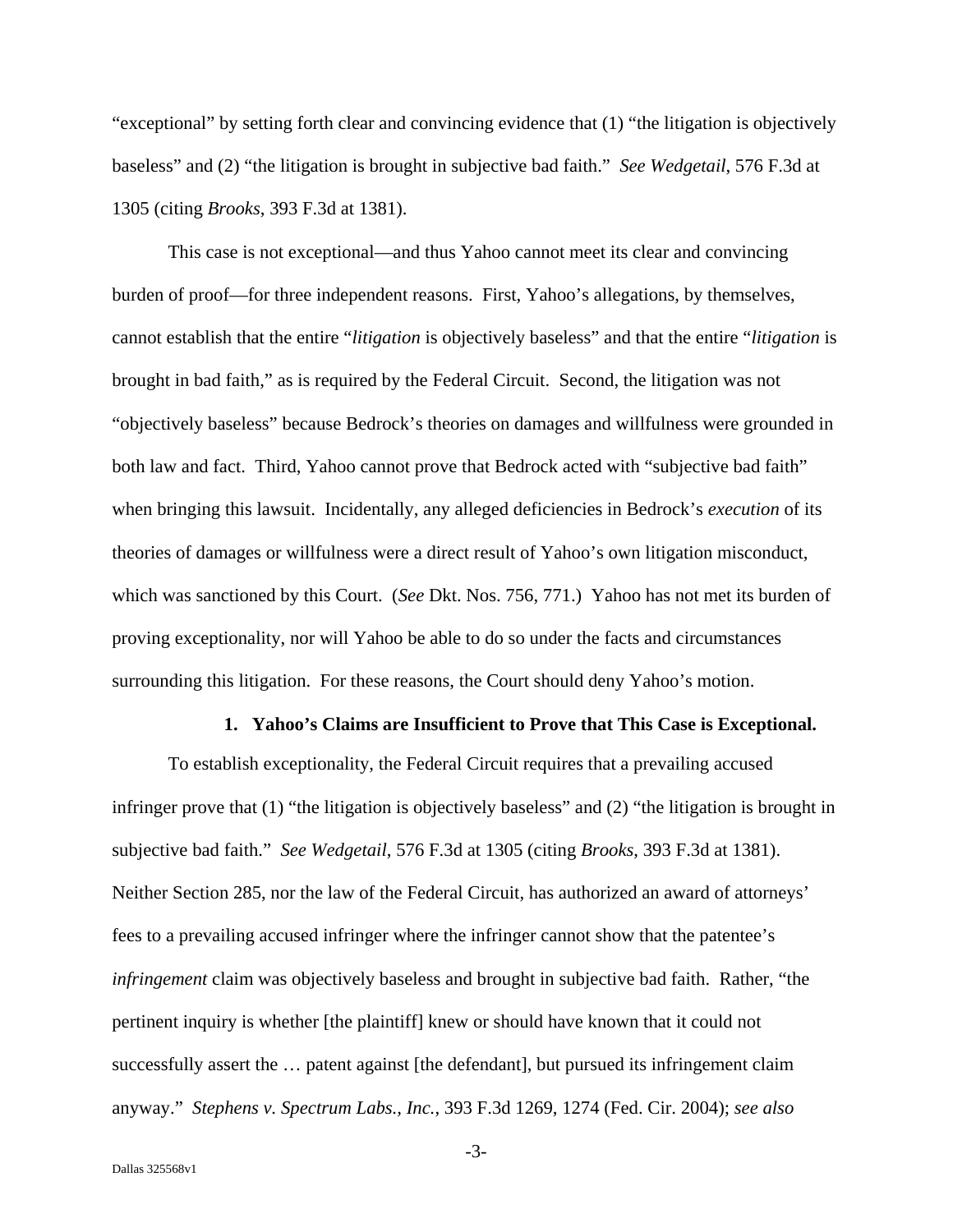*iLOR, LLC v. Google, Inc.*, 631 F.3d 1372, 1378 (Fed. Cir. 2011) (for objective baselessness to exist, the asserted infringement argument must be "so unreasonable that no reasonable litigant could believe it would succeed").

Tellingly, Yahoo's motion does not attack the reasonableness of Bedrock's theory on infringement, which was the dispositive issue in this case. (*See* Dkt. No. 834, Jury Verdict Form.) Instead, Yahoo's entire claim for attorneys' fees is based on the grounds that Bedrock's theories on damages and willfulness were objectively baseless. (*See* Dkt. No. 842, at 11.) Yahoo's motion, however, does not point to any authority to support the proposition that deficiencies in a plaintiff's theories on willfulness and damages, alone, are sufficient to support a finding that the entire *litigation* was objectively baseless and brought in subjective bad faith. Nor does any such authority exist. In fact, the Federal Circuit has expressly *rejected* an expansive reading of Section 285, thereby precluding a finding of exceptionality in circumstances other than inequitable conduct before the USPTO, bad faith litigation, and willful infringement. *See Stephens v. Spectrum Labs.*, 393 F.3d at 1272 (citing *Forest Labs., Inc. v. Abbott Labs.*, 399 F.3d 1324, 1329 (Fed. Cir. 2003)). On its face, Yahoo's motion is insufficient to support a finding that this case is exceptional. As such, the Court should deny Yahoo's motion.

#### **2. This Case was not "Objectively Baseless."**

Yahoo's motion should be denied because Yahoo has not set forth any evidence—much less clear and convincing evidence—to prove that Bedrock's theories on willfulness and damages were "objectively baseless." A claim is only objectively baseless if "no reasonable litigant could believe it would succeed." *iLOR*, 631 F.3d at 1378. Thus, if evidence of record might cause fair-minded individuals to reach different conclusions, a claim will not be objectively baseless. *See Sulzer*, 2002 U.S. Dist. LEXIS 27197, at \*4. Likewise, a claim

 $-4-$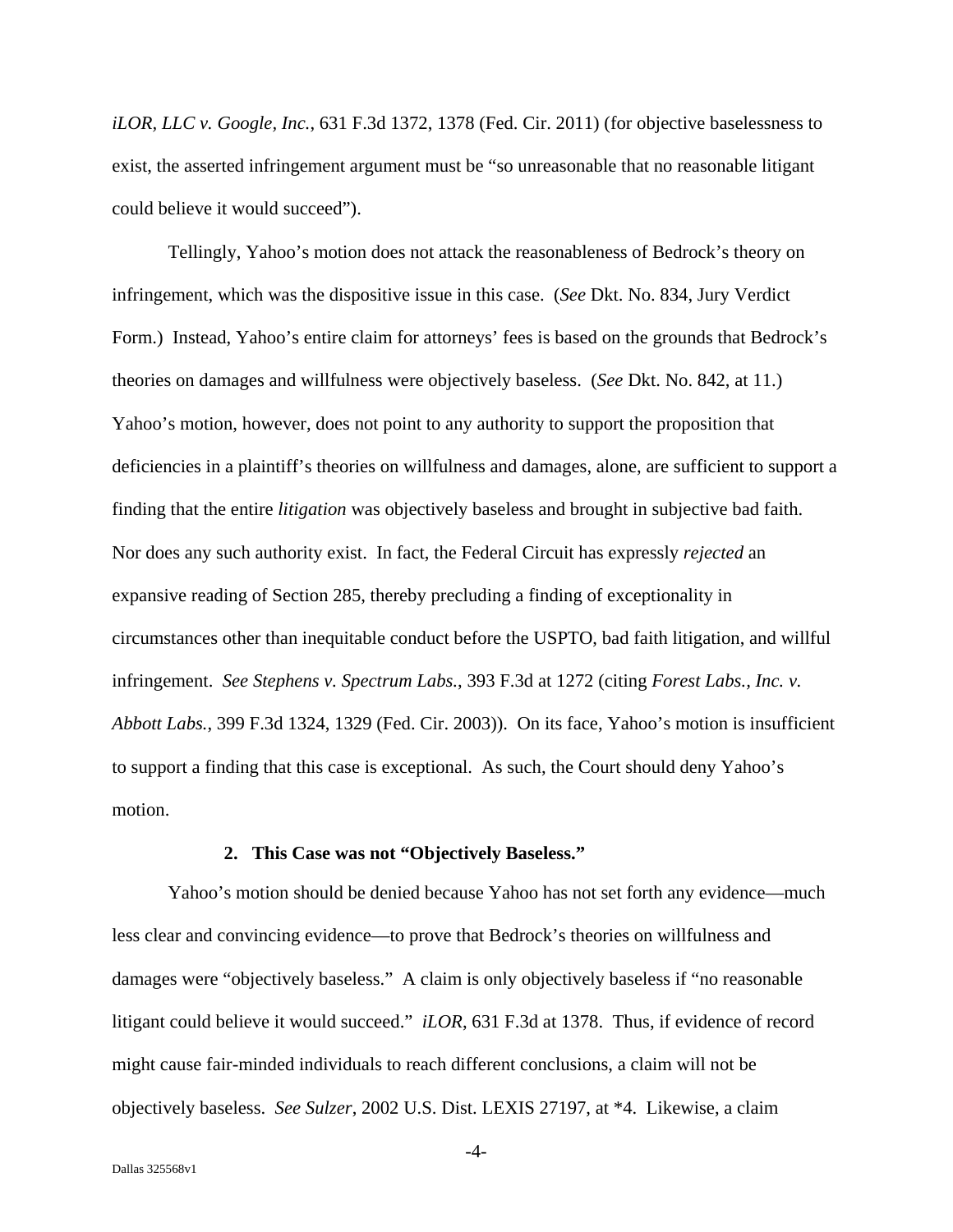"cannot be considered baseless" if it has previously overcome a motion for summary judgment or a motion for judgment as a matter of law. *Id.* (citing *Beckman Instruments, Inc. v. LKB Produkter AB*, 892 F.2d 1547, 1551 (Fed. Cir. 1989).

This Court, on multiple occasions, has found that the evidence of record substantiates Bedrock's theories on both willfulness and damages. Upon careful review of the evidence and consideration of the arguments, the Court determined that Bedrock's theories were sufficient to overcome Yahoo's summary judgment attacks. (*See Dkt. Nos.* 496<sup>[1](#page-5-0)</sup> and 54[2](#page-5-1).<sup>2</sup>) The Court also determined that Bedrock's theories were sufficient to overcome Yahoo's motions for judgment as a matter of law. (*See* Apr. 29, 2011 Afternoon Tr., at 50-54.<sup>[3](#page-5-2)</sup>) "The fact that [Bedrock's] claims survived [Yahoo's] Motion for Judgment as a Matter of Law shows that [Bedrock's] claims cannot be considered baseless." *See, e.g.*, *Sulzer*, 2002 U.S. Dist. LEXIS 27197, at \*5. Yahoo's motion does not present any new reason to question the Court's findings and, contrary to any of Yahoo's implications, the jury's non-infringement verdict provides no guidance as to the viability of Bedrock's theories on damages and willfulness. The jury simply never reached those questions on the Jury Verdict Form. (*See* Dkt. No. 83[4](#page-5-3).<sup>4</sup>) Yahoo cannot fulfill its burden

 $\overline{a}$ 

<span id="page-5-0"></span><sup>&</sup>lt;sup>1</sup> The Court issued an Order denying Defendants' letter briefs requesting permission to file a motion for summary judgment on the issue of damages. (Dkt. No. 450.)

<span id="page-5-1"></span> $2$  After conducting a hearing on Defendants' letter briefs requesting permission to file a motion for summary judgment of no willful infringement (*see* Feb. 16, 2011 Tr., at 23-24), the Court issued an Order stating that it would carry the motions on willfulness to trial, and setting procedures that contemplated a jury trial on the issue of willfulness. (Dkt. No. 540.)

<span id="page-5-2"></span> $3$  After Bedrock presented the issues of damages and willfulness to the jury, Yahoo moved for judgment as a matter of law as to both damages and willfulness. (*See* Apr. 29, 2011 Afternoon Tr. at 49.) The Court denied Yahoo's motions. (*See* Apr. 29, 2011 Afternoon Tr., at 50-54.)

<span id="page-5-3"></span> $4\,$  The Jury Verdict Form instructed the jury to answer the question of infringement (question 1) first, and "skip" the subsequent questions related to validity, willfulness, and damages (questions 2, 3, and 4, respectively) if it did not make the threshold finding that there had been infringement. (*See* Dkt. No. 834.)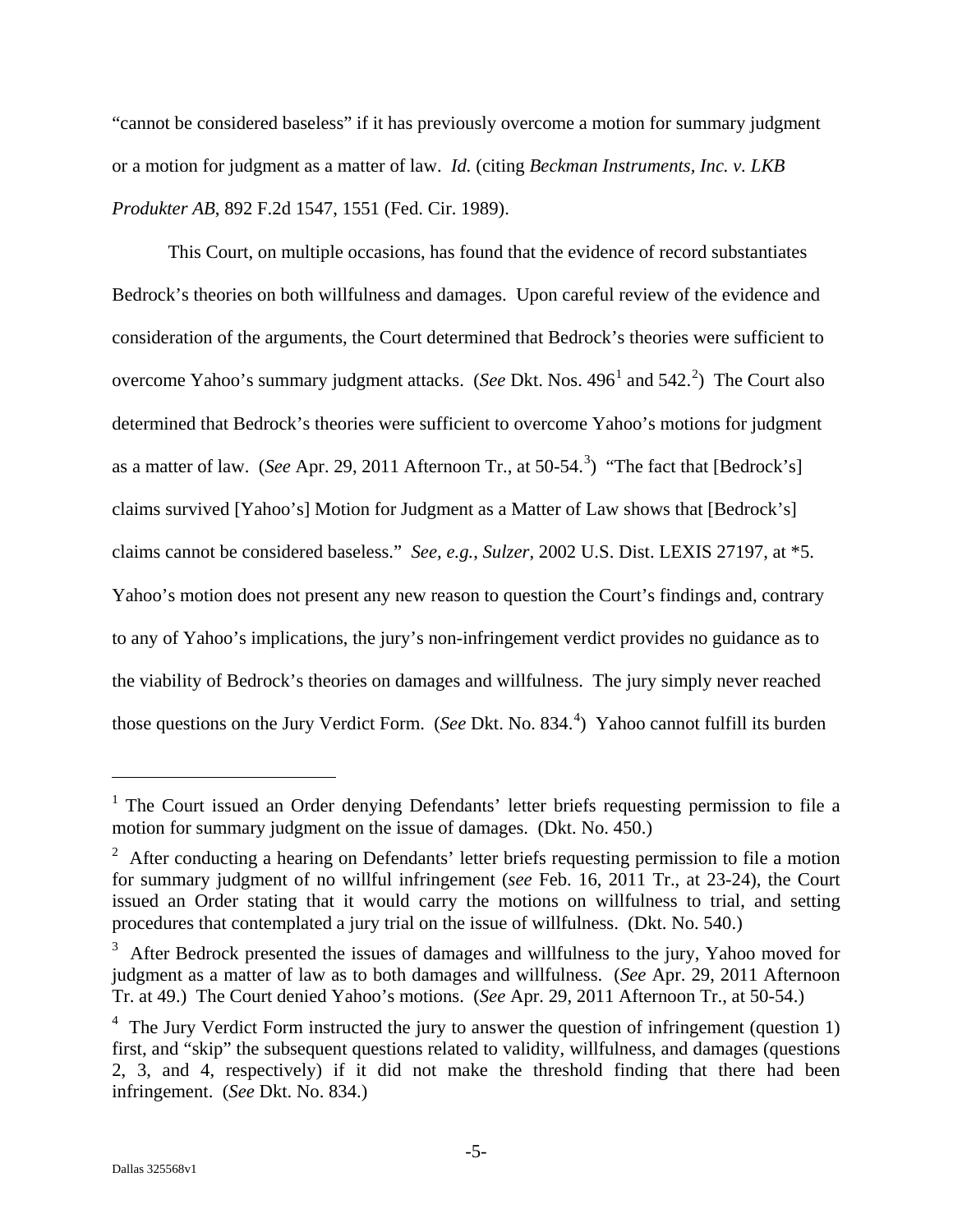of showing that Bedrock's theories were so deficient that "no reasonable litigant could believe that they would succeed." *See, e.g.*, *iLOR*, 631 F.3d at 1378. For these reasons, Yahoo's motion should be denied.<sup>[5](#page-6-0)</sup>

## **3. Yahoo's Litigation Misconduct Indicates That This Case Was Not Exceptional.**

The Court may consider the litigation conduct of both parties in adjudicating a request for attorney fees. *See Sensonics, Inc. v. Aerosonic Corp.*, 81 F.3d 1566, 1575 (Fed. Cir. 1996) ("[T]he court may consider the litigation actions of both sides in connection with § 285."). Although Bedrock would not ordinarily raise such matters with the Court out of professional courtesy, Yahoo has pressed the issue of attorney fees and, therefore, Bedrock has no option but to raise Yahoo's conduct in this case in defense. Yahoo's litigation conduct included the following:

- Yahoo withheld performance testing documents throughout this litigation resulting in the sanction of exclusion of evidence and testimony, *see* Dkt. No. 771;
- Yahoo attempted to take discovery on Dr. David Garrod's ex-wife and Dr. Richard Nemes' ex-wife to probe into valuation of the patent as part of divorce proceedings, *see* Dkt. Nos. 355 and 423 (granting Bedrock's motions for protective order enjoining Defendants from deposing Ms. Helen Nemes and Ms. Leslie Garrod);

<span id="page-6-0"></span> 5 Also relevant is the fact that other Defendants took a license from Bedrock. *See IP Innovation, L.L.C. v. eCollege.com*, 156 Fed. Appx. 317, 324 (Fed. Cir. 2005) ("Moreover, five companies with products similar to the defendant's products took a license to the patented technology, which inferentially supports IP Innovation's argument that it had reasonable grounds upon which to initially bring suit against Docent.").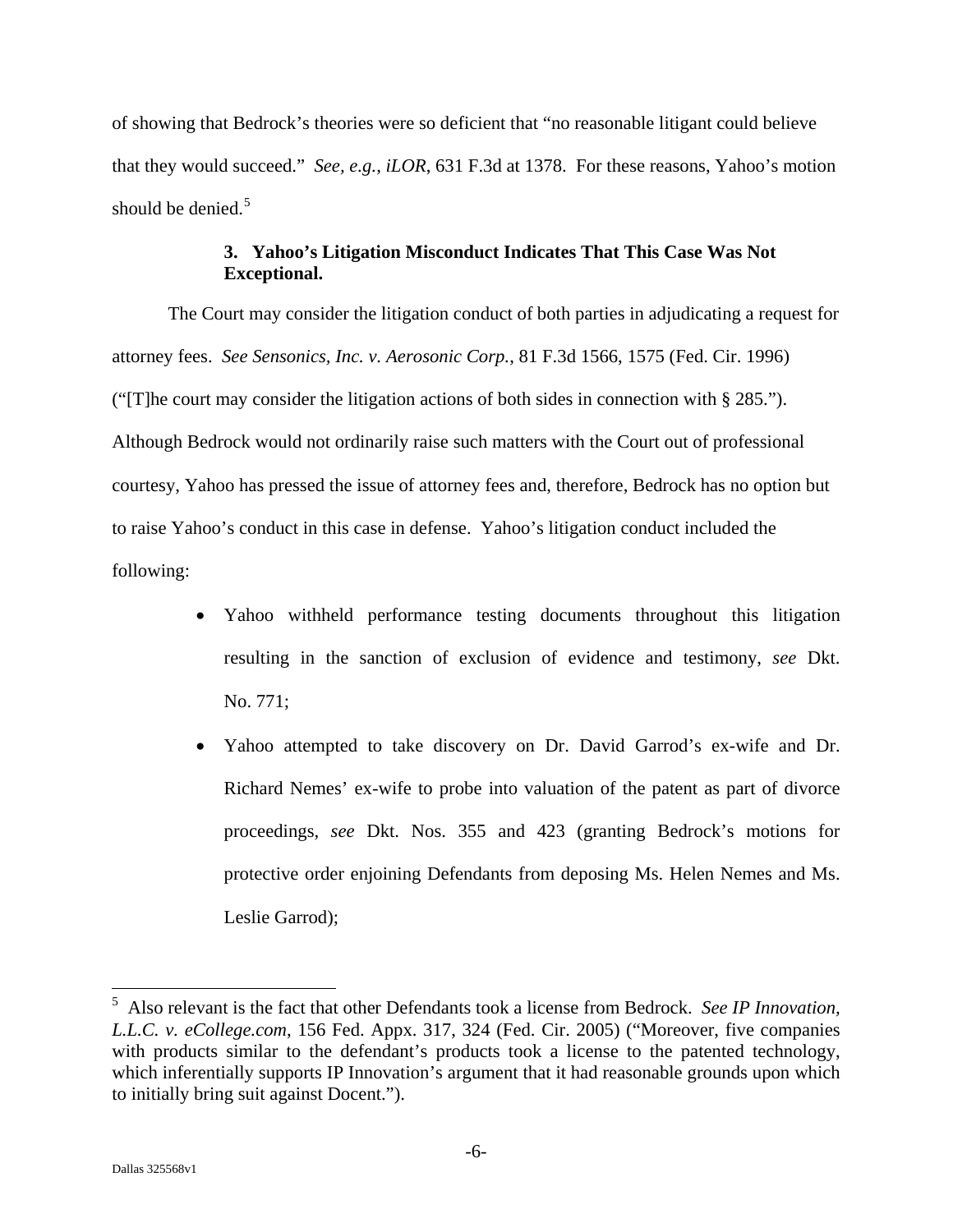- Yahoo paid a non-expert, prior art witnesses, after which he changed his opinion as to whether his prior work rendered the Bedrock patent invalid, *see* TT 4/29 a.m. at 37:8-38:24, *see also* PX 90;
- Yahoo first disclosed, on the second day of trial, that months earlier it had started rolling out Linux code with the accused infringing functionality disabled, resulting in the Court excluding any mention of that fact, *see* TT 4/28 a.m. at 3:7- 5:18.
- Yahoo violated the Court's Order *in limine*, Dkt. No. 660, covering "[a]ny evidence, testimony, or reference implying that Bedrock is not the owner of the '120 patent," *see* TT 4/27 p.m. at 86:17-87:5;[6](#page-7-0)
- Yahoo violated the Court's Order *in limine*, Dkt. No. 660, covering "[a]ny evidence, testimony, or references implying that the copying of portions of claims and/or specifications from the '495 patent is improper and/or violates the patent laws, copyright laws, or is in violation of Bellcore/Telcordia's property rights," *see* TT 4/27 p.m. at 99:25-100:4 ("Q. Did you ever tell anybody at Bell Labs that you were copying part of the patent over when you had your own individual patent for '120? A. No. No, I did not. Q. Did you ever ask for their permission?").

A. Could you repeat the question?

 $\overline{a}$ 

<span id="page-7-0"></span><sup>&</sup>lt;sup>6</sup> "Q. And there's no question that Bellcore owns all the ideas that you developed while you were there, right?

A. That is correct, ma'am.

Q. All the ideas that relate to the removing of automatically expired records, which involved using a hashing technique, correct?

Q. Sure. There's no question that Bellcore owns all the ideas that you developed while you were there, which would involve automatically -- the removing of automatically expired records involving a system using a hashing technique. Bellcore would own all of those, correct?"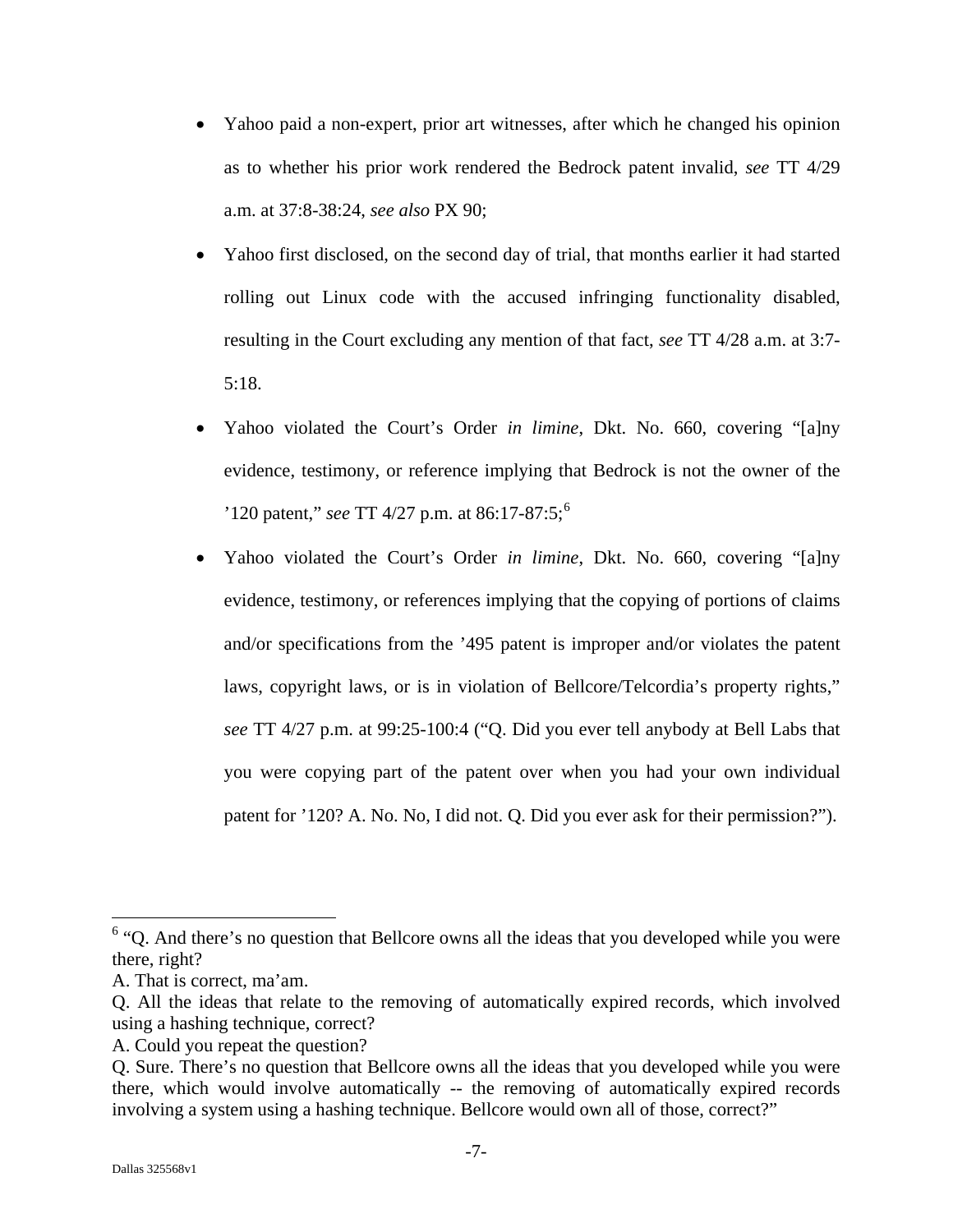## **B. THIS CASE WAS NOT BROUGHT IN "SUBJECTIVE BAD FAITH."**

To establish the second prong of exceptionality Yahoo must prove, through clear and convincing evidence, that the litigation was brought in "subjective bad faith." Subjective bad faith may be shown by wrongful intent, recklessness, or gross negligence. *See Bartex*, 2011 U.S. Dist. LEXIS 62107, at \*5. However, the Supreme Court has stated that "only if challenged litigation is objectively baseless may a court examine the litigant's subjective motivation." *Prof. Real Estate Investors, Inc. v. Columbia Pictures, Indus., Inc.*, 508 U.S. 49, 60 (1993). As discussed above, Yahoo cannot meet this initial burden, so the Court need not address Bedrock's intent in bringing suit. Regardless, Yahoo has offered no evidence—let alone clear and convincing evidence—that Bedrock brought this lawsuit in bad faith.

## **IV. CONCLUSION**

For the foregoing reasons, Bedrock respectfully requests that the Court find that this case is not exceptional, and deny Yahoo's motion.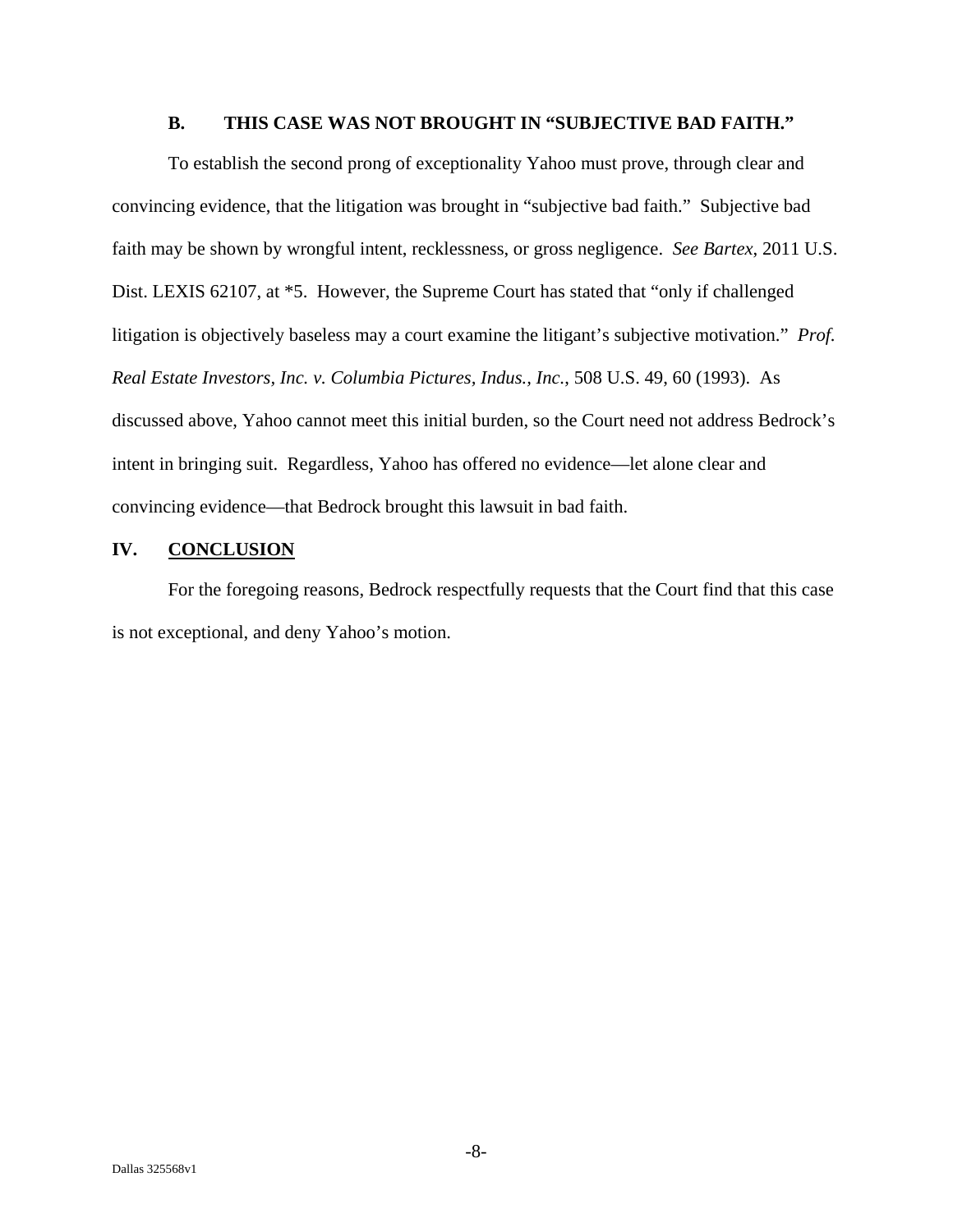## DATED: June 30, 2011 Respectfully submitted, **McKOOL SMITH, P.C.**

#### /s/ *Douglas A. Cawley*

Sam F. Baxter Texas Bar No. 01938000 **McKOOL SMITH, P.C.**  sbaxter@mckoolsmith.com 104 E. Houston Street, Suite 300 P.O. Box 0 Marshall, Texas 75670 Telephone: (903) 923-9000 Facsimile: (903) 923-9099

Douglas A. Cawley, Lead Attorney Texas Bar No. 04035500 dcawley@mckoolsmith.com Theodore Stevenson, III Texas Bar No. 19196650 tstevenson@mckoolsmith.com Scott W. Hejny Texas Bar No. 24038952 shejny@mckoolsmith.com Jason D. Cassady Texas Bar No. 24045625 jcassady@mckoolsmith.com J. Austin Curry Texas Bar No. 24059636 acurry@mckoolsmith.com Phillip M. Aurentz Texas Bar No. 24059404 paurentz@mckoolsmith.com Stacie Greskowiak Texas State Bar No. 24074311 sgreskowiak@mckoolsmith.com Ryan A. Hargrave Texas State Bar No. 24071516 rhargrave@mckoolsmith.com

#### **McKOOL SMITH, P.C.**

300 Crescent Court, Suite 1500 Dallas, Texas 75201 Telephone: 214-978-4000 Facsimile: 214-978-4044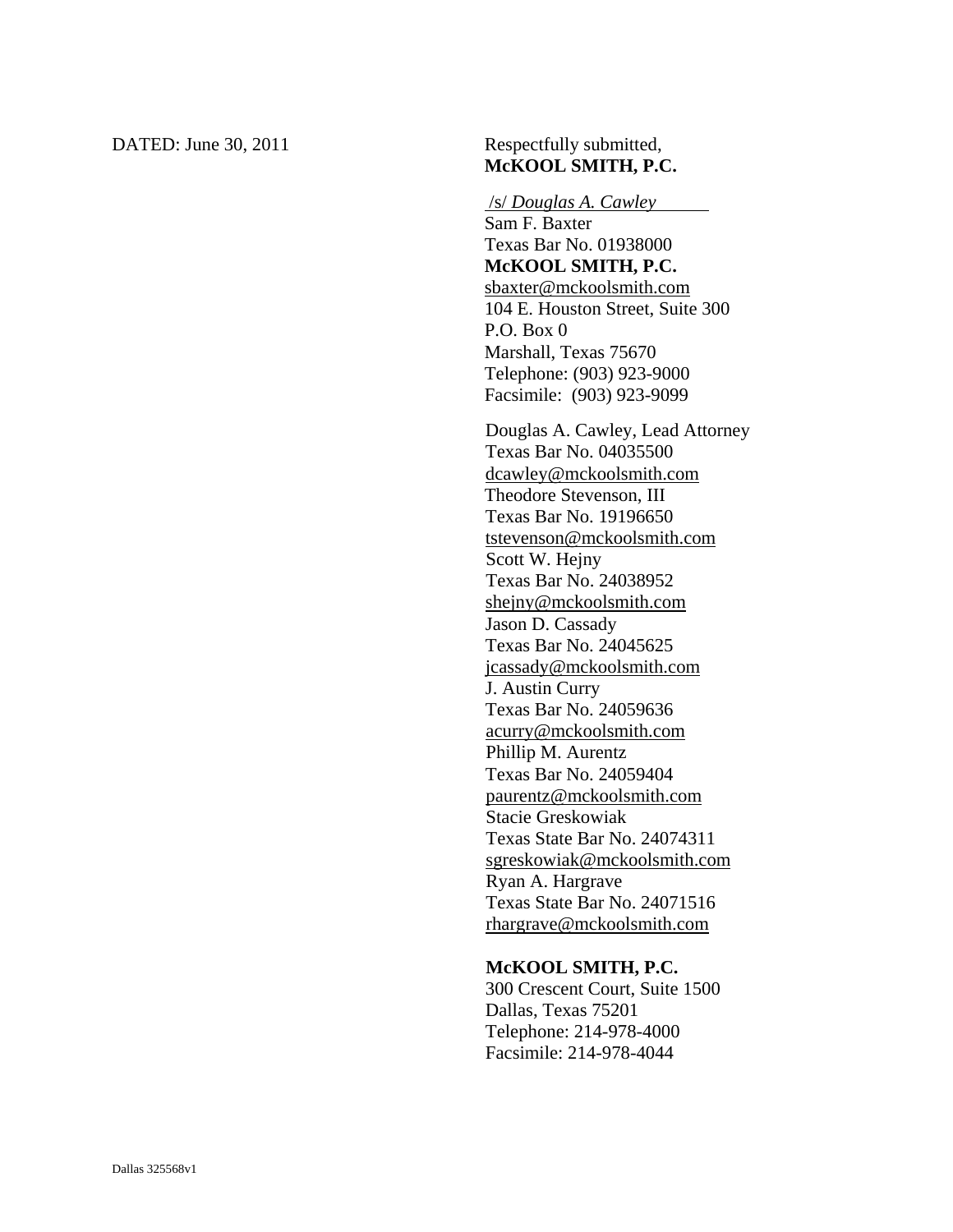Robert M. Parker Texas Bar No. 15498000 Robert Christopher Bunt Texas Bar No. 00787165

## **PARKER, BUNT & AINSWORTH, P.C.**

100 E. Ferguson, Suite 1114 Tyler, Texas 75702 Telephone: 903-531-3535 Facsimile: 903-533-9687 rmparker@pbatyler.com rcbunt@pbatyler.com

**ATTORNEYS FOR PLAINTIFF BEDROCK COMPUTER TECHNOLOGIES LLC**